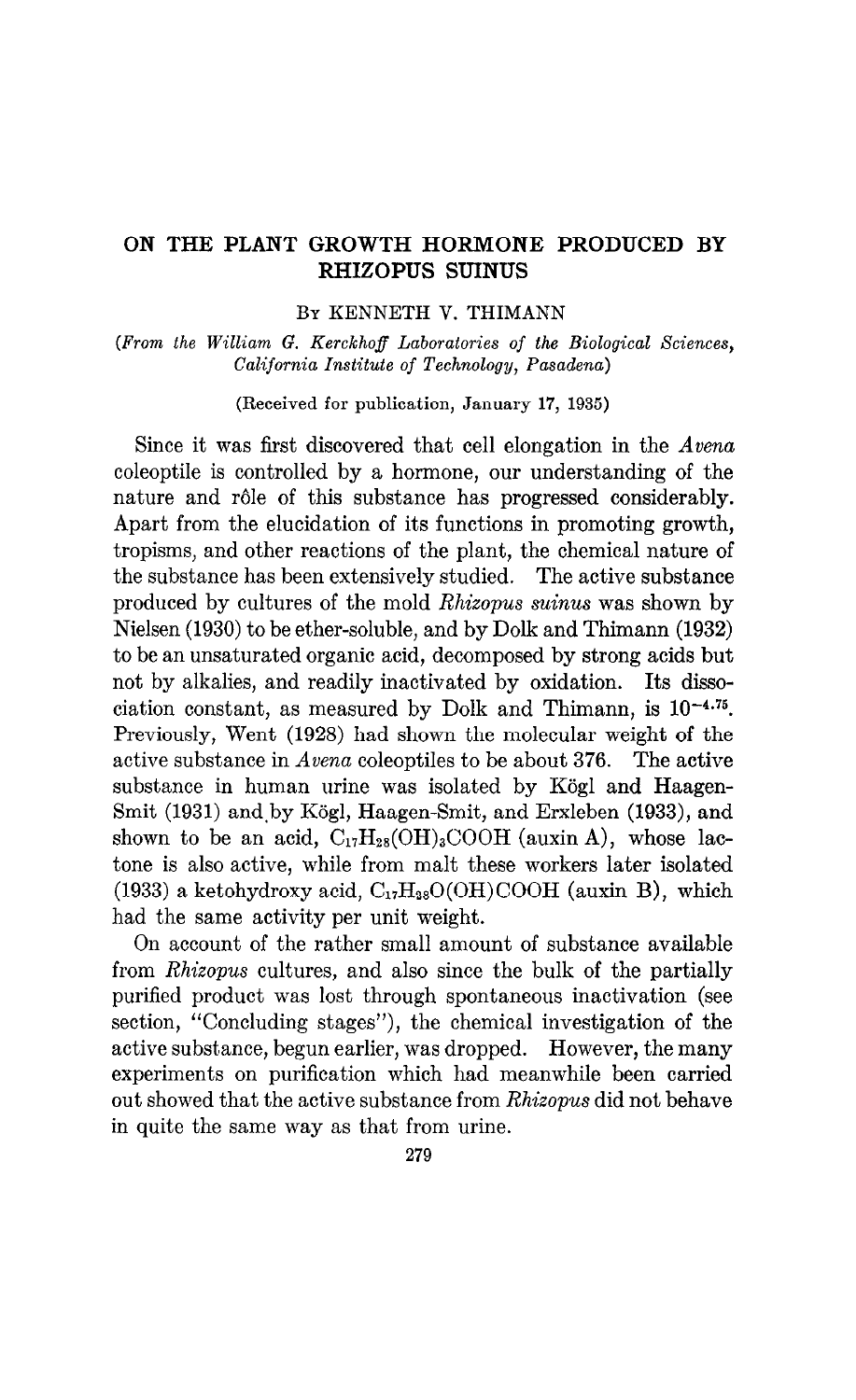Recently, however, it was shown by Kögl, Erxleben, and Haagen-Smit (1934) that there is in urine a second active substance, identical with  $\beta$ -indolylacetic acid, and Kögl and Kostermans (1934) showed that the molecular weight of the substance produced by Aspergillus and by Rhizopus is that of  $\beta$ -indolylacetic acid rather than that of the  $C_{18}$  compounds.

Since preparations from Rhixopus have been extensively used for physiological work, both in this laboratory and elsewhere, the exact nature of the active substance is of considerable interest. The present paper will give evidence that the active substance produced by Rhizopus suinus is in fact  $\beta$ -indolylacetic acid. Identification by the preparation of derivatives and by mixed melting points with the pure synthetic substance was not possible on account of the small amount of material available. Nevertheless, the evidence given below is fairly conclusive. The method of purification, since it differs to some extent from that adopted by Kögl and his coworkers, will also be outlined. Finally, it will be shown that some of the peculiar conditions previously found to be necessary for the production of this growth substance (Thimann and Dolk, 1933) find a simple explanation on this basis.

### Purification of Active Substance from Rhizopus suinus

The conditions necessary to obtain maximum yields of active substance from Rhizopus suinus were studied by Bonner (1932) and by Thimann and Dolk (1933). The organism has its temperature optimum at 35-37", and its growth is inhibited by high acidity. It was found that high yields of growth substance could only be obtained from media containing peptone, and further that certain peptones only were effective. On ammonium salts the yield was only about one-tenth of that on the peptone media. The yield was also proportional to the extent to which the culture was aerated.

By observing these conditions, *i.e.* by growing the mold in a medium containing 1 per cent of the effective peptone (Witte's) and 2 per cent of dextrose, with salts, at 35", and aerating at the optimum rate of about 25 liters of air per hour, yields of from 100 to 200 units of growth substance per cc. were obtained (cf. Thimann and Dolk, 1933).

Since 1 mg. of pure  $\beta$ -indolylacetic acid is equal to about  $3 \times 10^5$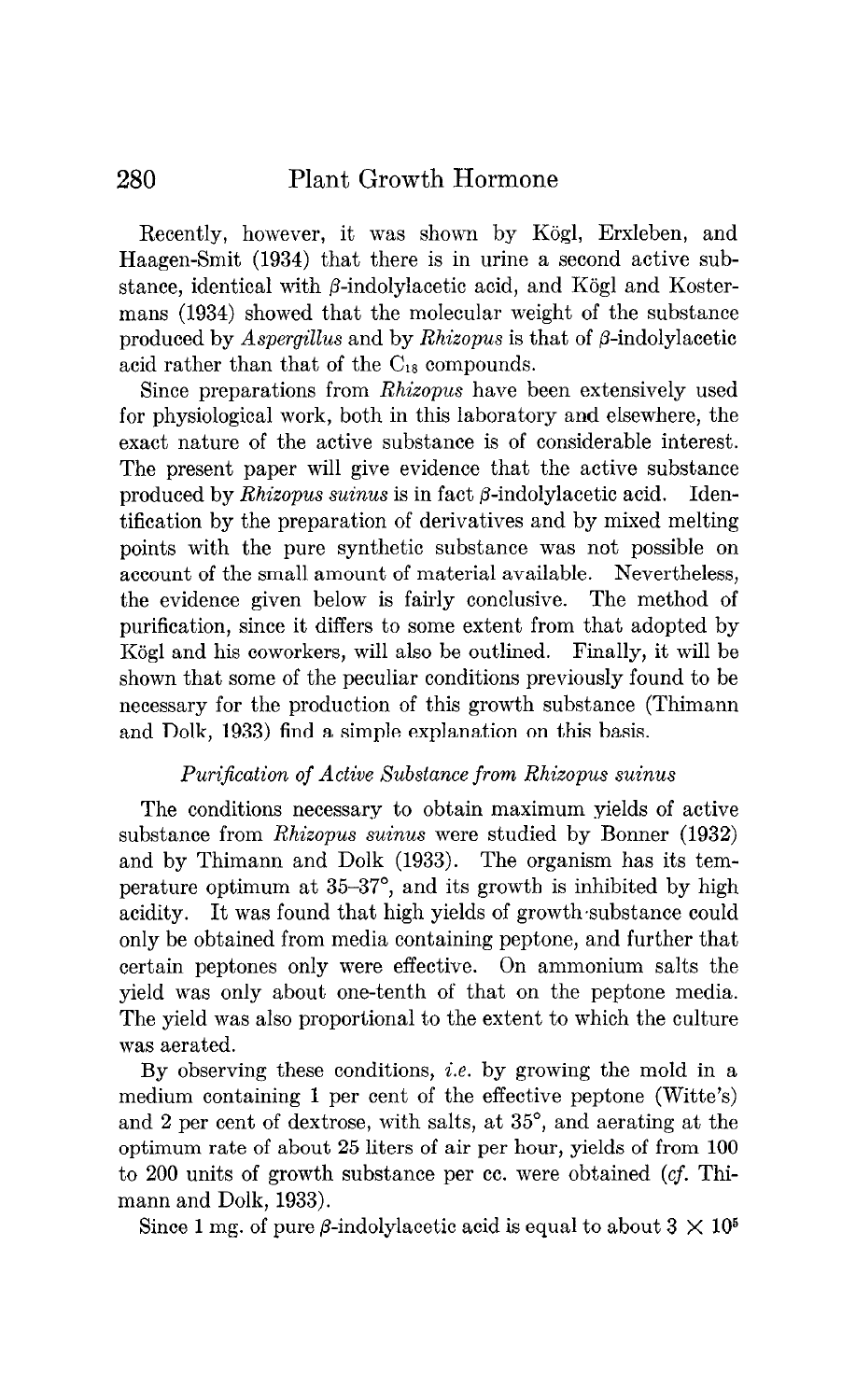of our volume units, it follows that 200 units per cc. is 6.7  $\times$  10<sup>-4</sup> mg. per cc., and since 1 cc. of the medium contains 31 mg. of solids, we have a concentration of the active substance of about 1 part in 50,000 of solids. Correspondingly, about 1500 liters are needed to give a gm. of the active substance, as against 9400 liters quoted by Kögl for Rhizopus reflexus.

It is worthy of note that the *Avena* test method as carried out in this laboratory does not give the large variations of several hundred per cent found by the Dutch workers, and ascribed by them to a periodic change of some kind in climatic conditions. At Pasadena, on the contrary, results from day to day are constant within about 10 to 20 per cent, tests being always carried out at about the same time of day; there may, however, be some variation over long periods. This constancy of the test enables quite small losses in activity to be determined.

Preliminary Extractions.-The mold was grown in a hot room in large vessels under the above conditions. About 140 liters of the medium were obtained altogether, and this was worked up in several lots. After being filtered from mycelium and spores, it was evaporated under diminished pressure to 1 to 2 per cent of its volume, filtered from precipitated peptone, etc. (Precipitate A), acidified to pH 3, and extracted about seven times with half its volume of peroxide-free ether each time. From the extracts (B and C) the ether was evaporated off and the residue taken up in hot water. On cooling, a precipitate of wax-like substances separated; this was reextracted with warm chloroform (Extract E) and the active substance so obtained brought back into water and added to the main aqueous extract.

On account of the relatively small amount of active material available an attempt was made to carry out these processes quantitatively; i.e., without loss of activity. It was found that the original activity could be checked to within 1 per cent (see Table I), while 90 per cent of the original growth substance was obtained in the combined Extracts B, C, and E.

Fractional Extraction at Controlled  $pH$ —The aqueous solution from .the extractions, containing in all 21.9 million units, was evaporated, filtered from a bulky inactive precipitate, and brought to pH 4.80 electrometrically. Another precipitate separating at this point carried down considerable activity, and it was, there-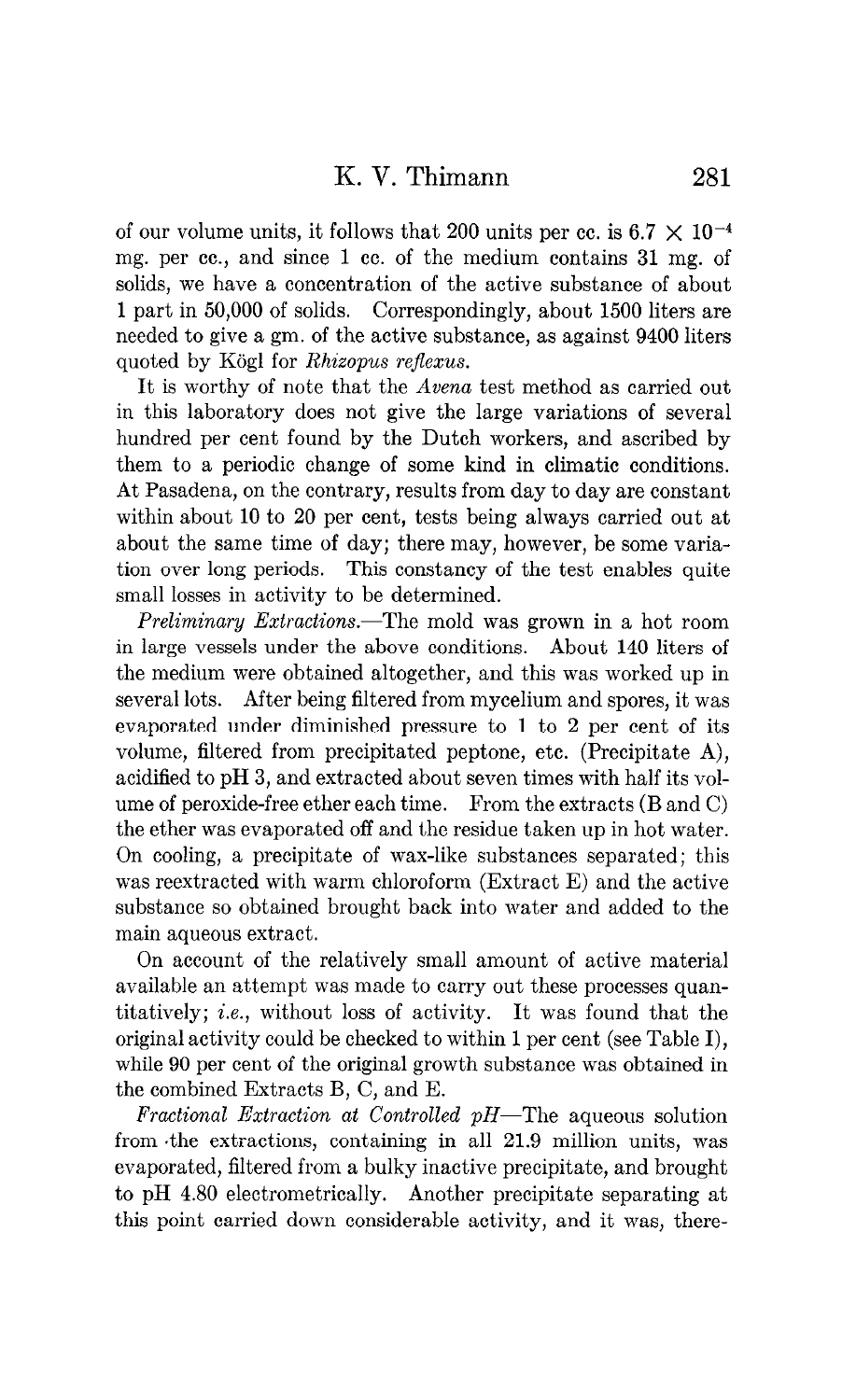fore, after washing, redissolved in hot water and worked up with CHC13, the CHCl, extract being taken up in water with considerable loss of activity and added to the main fraction. The solution, containing now 15.97 million units, was extracted five times with an equal volume of CHCl<sub>3</sub> each time, since this procedure should give 88 per cent extraction of an acid of dissociation constant  $10^{-4.75}$  and partition coefficient between CHCl<sub>3</sub> and water of 1.5. The extract contained 12.58 millions, and the aqueous residue 2.90 millions; i.e., 81.3 per cent was extracted. The residue, containing citric, oxalic, and other stronger acids, was discarded. The CHCl<sub>3</sub> extract was shaken five times with half of

| Solution                                                                                  |     | Total activity                                  |  |
|-------------------------------------------------------------------------------------------|-----|-------------------------------------------------|--|
|                                                                                           |     | growth substance units $\times$ 10 <sup>4</sup> |  |
| $Original medium \dots \dots \dots \dots \dots \dots \dots \dots \dots \dots \dots \dots$ |     | 1040                                            |  |
|                                                                                           | 29  |                                                 |  |
| B. First $\,3$ ether extracts (filtered)                                                  | 614 |                                                 |  |
| $\left\{ \begin{array}{ccc} a & a & \ldots & a \end{array} \right\}$<br>C. Further 4      | 79  |                                                 |  |
|                                                                                           | 66  |                                                 |  |
| E. CHCl <sub>s</sub> extract of wax-like ppt. from ether                                  |     |                                                 |  |
| $extracts \ldots \ldots \ldots \ldots \ldots \ldots \ldots \ldots \ldots \ldots \ldots$   | 241 |                                                 |  |
|                                                                                           |     | 1029                                            |  |
| "<br>in extracts $(B + C + E)$                                                            |     | $934 = 90\%$                                    |  |
| Loss of active substance                                                                  |     | $1\%$                                           |  |

TABLE I Quantitative Procedure in Preliminary Extractions

 $\mathbf{v} = \mathbf{v}$  is volume to  $\mathbf{v} = \mathbf{v}$  of  $\mathbf{v} = \mathbf{v}$  in  $\mathbf{v} = \mathbf{v}$  is a solution, which extracted the  $\mathbf{v} = \mathbf{v}$  $18.26$  millions of 98 per cent of the activity; the activity of the activity solutions of the activity solutions of the activity of the activity of the activity of the activity of the activity of the activity of the acti reaction and extracted repeated repeated repeated repeated repeated repeated repeated repeated repeated repeated repeated repeated repeated repeated repeated repeated repeated repeated repeated repeated repeated repeated r was reactumen and extracted repeatedly with fresh CHCl<sub>3</sub>. The use of  $CHCl<sub>3</sub>$  for these extractions was preferred to ether on account of the extreme sensitivity of the active substance to traces of peroxide in the ether. Although freshly distilled before use, the  $CHCl<sub>3</sub>$  no doubt developed traces of acid on keeping, and this probably accounts for the inactivation of growth substance in  $CHCl<sub>3</sub>$  solution which was later observed. Traces of alcohol were of course always added.

Treatment with Organic Solvents, Etc.—The extracts were evaporated to dryness  $(4.2 \text{ gm.})$  and extracted repeatedly with boiling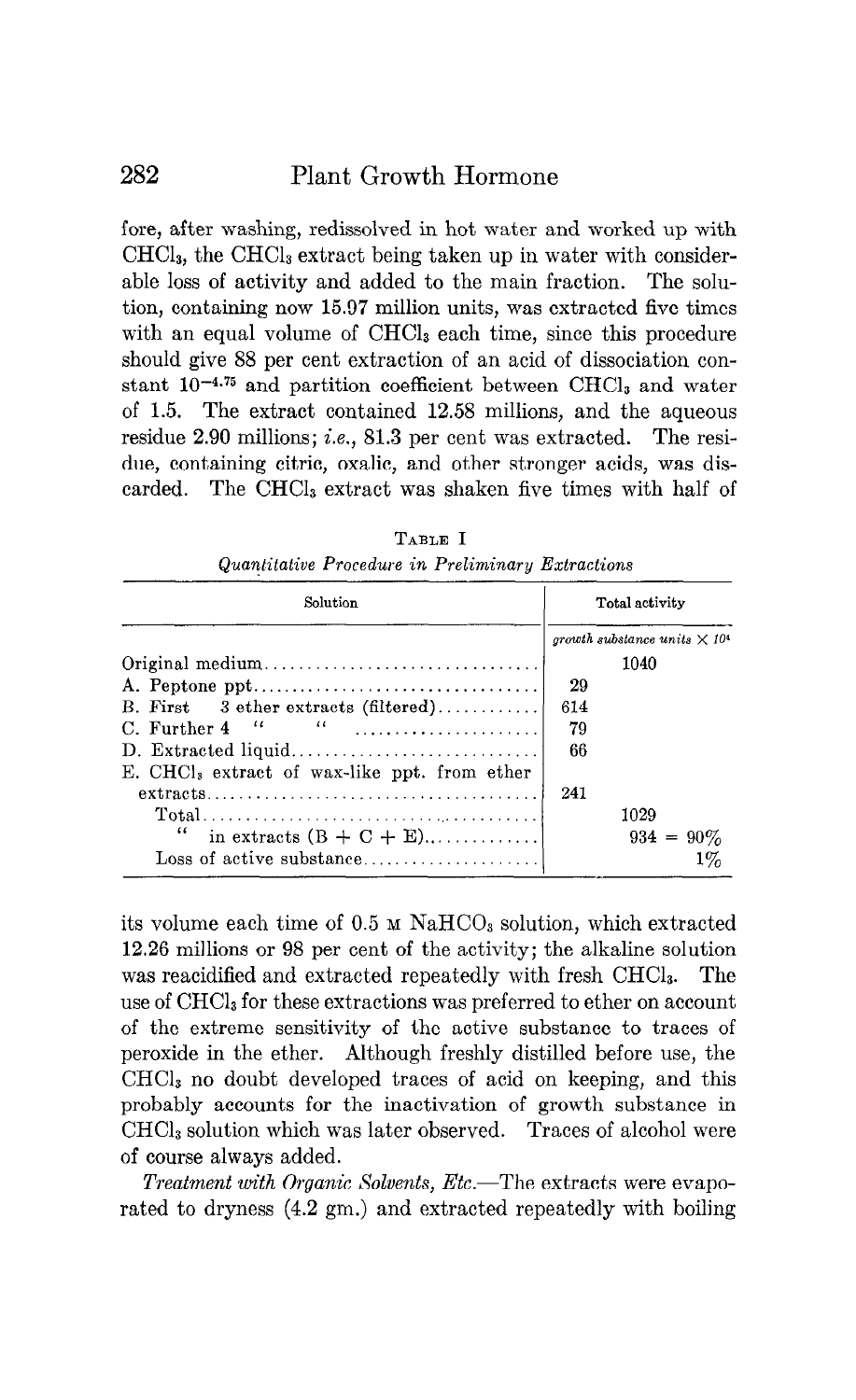petroleum ether, b.p. 40-60". The extracts contained 0.49 million units in 565 mg. and were discarded. The insoluble residue was extracted with warm ligroin, which removed a further small amount of inactive substance. Many other solvents were tried but gave little increase in purity.

Precipitation of the active substance as lead salt gave unsatisfactory results. Only a small part of the substance was precipitated by addition of basic lead acetate in alcoholic solution, and in addition considerable inactivation occurred, from 30 to 50 per cent of the activity being lost in the trial experiments. This was traced to the use of warm acid solution for removal of lead with  $H<sub>2</sub>S$ , the active substance being readily decomposed by warm dilute acid (cf. below). Even when this procedure was avoided by extracting precipitate and filtrate directly with ether, the lead precipitation gave no increase in purity and was therefore abandoned.

At this stage the procedure of Kogl, Haagen-Smit, and Erxleben (1933), i.e. conversion of the acid to a lactone by boiling with 1 per cent HCI in methanol, was tested, but was also found to cause considerable inactivation. Since, however, the product showed no tendency to crystallize, it was decided to attempt distillation.

Fractional Distillation in Vacuo-Contrary to the findings for auxentriolic acid, it was soon found that this active substance could be distilled as the free acid almost without loss, in a high vacuum. After numerous trials a still of the Hickman type was adopted (cf. Hickman, 1932). It is designed to realize pressures below  $10^{-3}$  mm. in the still itself, and is a micromodification of those of Bickman, with the difference that condensation takes place on a removable inner tube (see Fig. 1). This tube fits into the main vessel—a sphere of 5 cm. radius—with a ground joint protected by a mercury seal, and its base is 2.5 cm. from the bottom of the bulb. The still was heated by immersing to about half its depth in a paraffin bath, the inner condenser tube being cooled with crushed ice. The side tube was connected through a liquid air trap to a two-stage mercury pump backed by' an oil pump. The pressure was from  $3 \times 10^{-4}$  to  $1 \times 10^{-4}$  mm. of Hg.

With this "molecular still" the oil was distilled in quantities of about 300 mg. at a time. The procedure was to raise the bath temperature until a faint cloudiness appeared on the condenser; then to hold the bath at the same temperature or a few degrees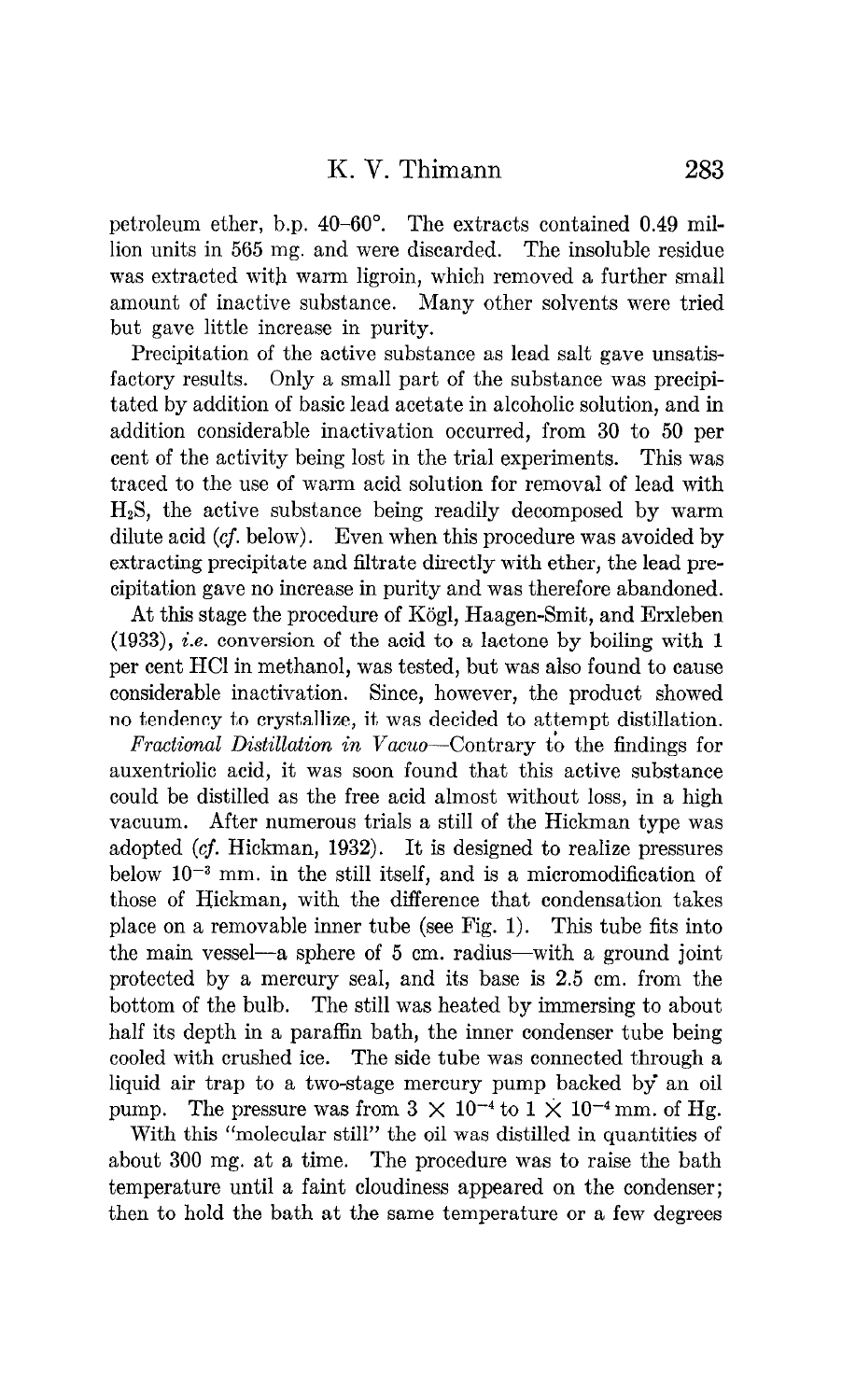higher until no more substance appeared to distil. The vacuum was then released and the condenser tube removed and rinsed down with CHCI, or acetone into a small dish. The condenser was replaced, a vacuum again established, and another fraction taken. Since the still is small, high vacuum is quickly reestablished. In all the distillations the bulk of the activity appeared in one fraction, that distilling at a bath temperature between 95-105",



FIG. 1. Still for high vacuum fractional distillation of small quantities

and the inactivation was negligible. In the sample distillation shown in Table II, the loss of activity was 6 per cent only, while the purity was increased between 3 and 4 times in the main fraction.

The residues left above 115° from all twelve distillations were finally combined, reextracted with petroleum ether, and again distilled; the active distillate was, however, not combined with the other material, since its purity was lower.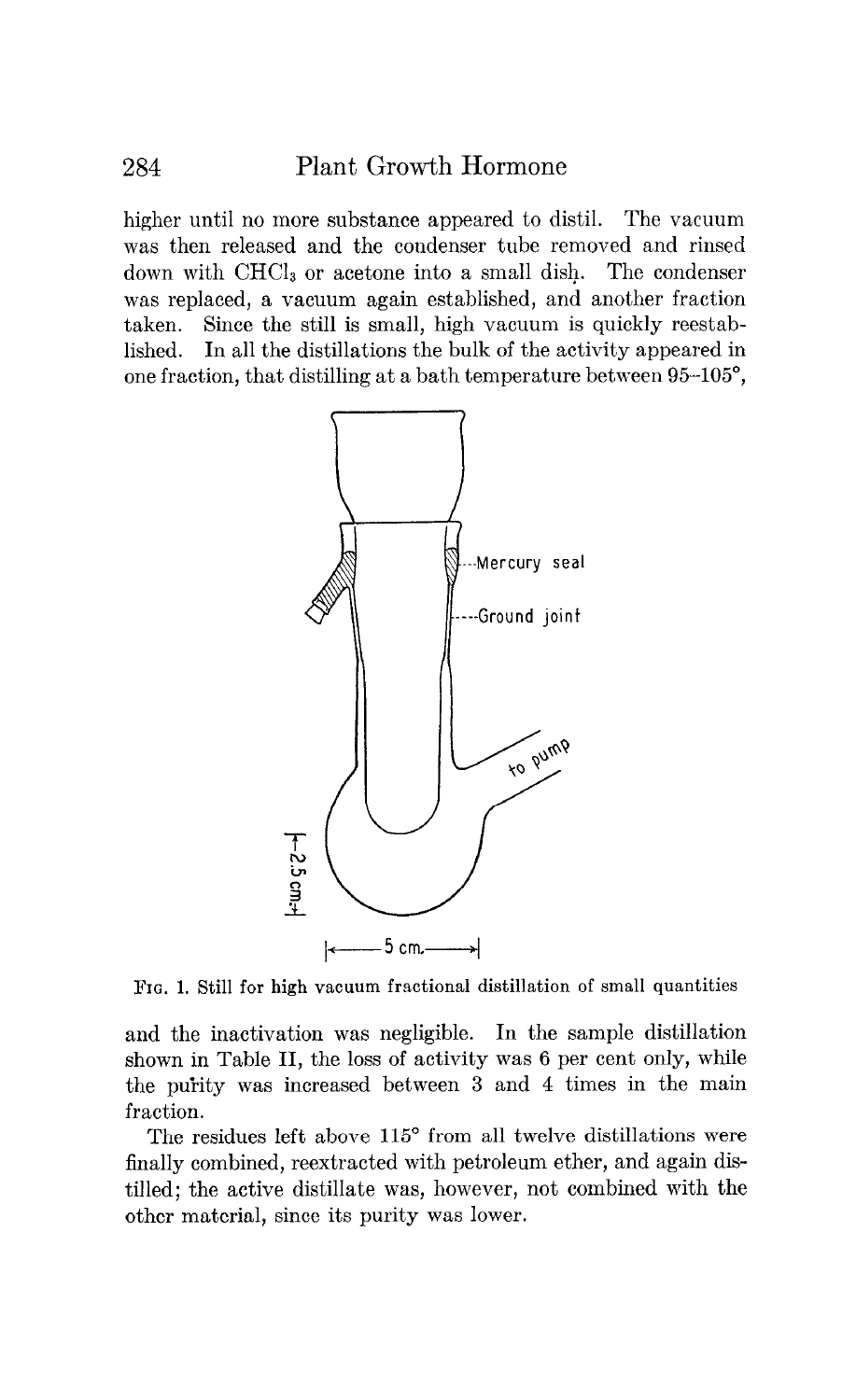## K. V. Thimann 285

Concluding Stages-The combined active distillates, totaling 5.0 million units, were evaporated once with  $\text{CCI}_4$  to remove the last traces of chloroform, and then extracted cautiously with CC $l_4$  at  $0^\circ$ . The extracts on standing at  $0^{\circ}$  for a few days precipitated an insoluble yellow oil which was added to the other insoluble fraction. The insoluble material contained 2.5 million units in 135 mg. This was dissolved in methanol, a small amount of insoluble material being removed, and 186 mg. of brucine dissolved in methanol were added. On cooling to  $-30^{\circ}$  the salt was precipitated; it was filtered off and washed quickly with MeOH cooled in the same freezing mixture. The precipitate was dissolved in water, made to pH 10, and extracted with CC14 till the extract no

| Fraction No.                                                                  | Weight | Activity    |                  |
|-------------------------------------------------------------------------------|--------|-------------|------------------|
|                                                                               | mg.    | total units | units per<br>mq. |
| 1. $60-72^{\circ}$ for 40 min                                                 | 36.7   | 58,000      | 1,600            |
| 2. 80–97° $\cdot$ 10 $\cdot$ 95–97° for 18 min                                | 48.9   | 900,000     | 18,000           |
| 3. 95-104° " 8 " $104$ -115° " 57 "                                           | 55.9   | 372,000     | 5,000            |
|                                                                               | 135.5  | 159,000     | 1,200            |
|                                                                               | 277.0  | 1,489,000   |                  |
|                                                                               | 294    | 1,580,000   | 5,400            |
| $\text{Recovery} \dots \dots \dots \dots \dots \dots \dots \dots \dots \dots$ | $94\%$ | 94%         |                  |

| TABLE II            |
|---------------------|
| Sample Distillation |

longer gave the  $HNO<sub>3</sub>$  test for brucine. The solution was then brought to pH 3 and extracted with  $CHCl<sub>3</sub>$ . The extract, 12.8 mg., contained 1.5 million units or 117,000 units per mg. This figure, compared with 310,000 units per mg. for synthetic  $\beta$ -indolylacetic acid (Thimann and Koepfli, 1935) shows that the preparation was about 40 per cent as active as the synthetic product. However, the substance lost activity rapidly on being kept in CHCl, in the dark and before it could be further studied the bulk of the activity had disappeared.

The filtrate,<sup>1</sup> which carried  $900,000$  units in 34.5 mg., *i.e.* was one-fourth as pure, was therefore worked up by redistillation in

i This solution, indicated as Br. F. (brucine filtrate), was used in the experiments on root formation of Thimann and Went (1934).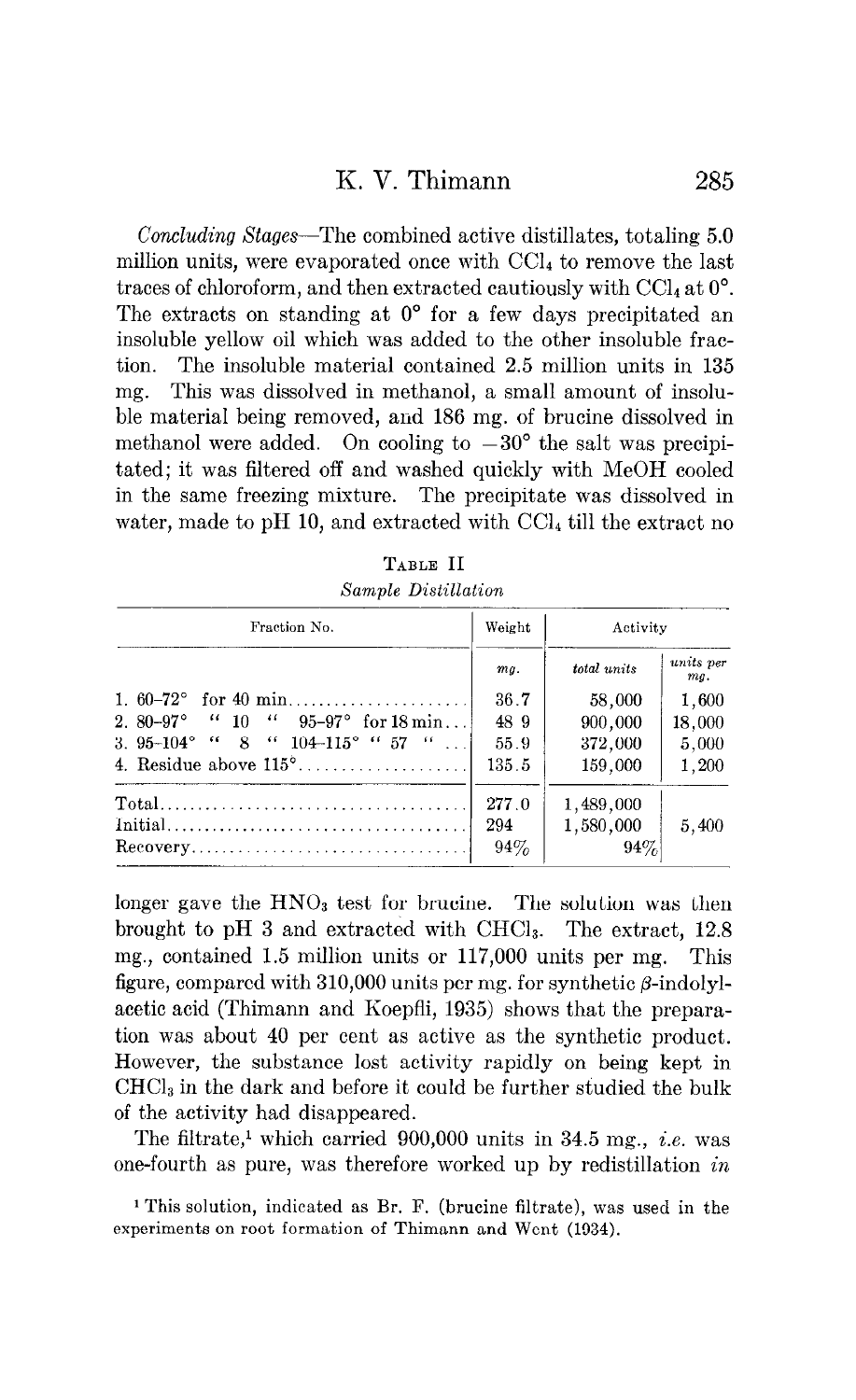## Purification of Growth Substance from Rhizopus

Medium, about 0.14 mg. per unit; evaporated in vacuo and filtered

| Ppt. disearded                                                                                                                                                         | Filtrate extracted seven times with<br>ether at pH 3                                                                                                                             |
|------------------------------------------------------------------------------------------------------------------------------------------------------------------------|----------------------------------------------------------------------------------------------------------------------------------------------------------------------------------|
| Aqueous layer discarded                                                                                                                                                | Extract taken back into water and<br>$\rm{child}$                                                                                                                                |
| First ppts, worked over with ether, $\rightarrow$ Solution brought to pH 4.80 and<br>extracts being combined with rest<br>of active material; later ppts.<br>discarded | filtered                                                                                                                                                                         |
| Ppt. discarded                                                                                                                                                         | Filtrate extracted five times with<br>CHCl.                                                                                                                                      |
| Aqueous layer discarded                                                                                                                                                | shaken<br>Chloroform<br>layer<br>with<br>$\rm NaHCO_{3}$                                                                                                                         |
| Chloroform layer disearded                                                                                                                                             | Alkaline solution acidified and ex-<br>tracted with chloroform; extract<br>has 5000 units per mg.                                                                                |
| Aqueous layer discarded                                                                                                                                                | Extract evaporated and extracted<br>with petroleum ether                                                                                                                         |
| Petroleum extract discarded                                                                                                                                            | Residue extracted with ligroin                                                                                                                                                   |
| Ligroin extract discarded                                                                                                                                              | Residue transferred to molecular<br>still                                                                                                                                        |
| Fractions below 95° discarded                                                                                                                                          | Fraction 95-110° contains most of<br>the activity; purity 20,000 units<br>per mg.<br>Combined active fractions extracted<br>with CCl <sub>4</sub> , at 0°, successively          |
| Extract chilled and active ppt. re- $\rightarrow$ Residue pptd. with brucine in MeOH<br>covered; remainder discarded                                                   | at $-30^{\circ}$ and filtered                                                                                                                                                    |
| <i>Precipitate</i> freed from brucine with<br>CCl <sub>4</sub> ; purity 110,000 units per<br>mg., but rapidly inactivated;<br>lost                                     | <i>Filtrate</i> therefore freed from brucine<br>by $\text{CCl}_4$ extraction; purity 26,000<br>units per mg.; reextracted with<br>petroleum ether                                |
| Extract discarded                                                                                                                                                      | Residue redistilled                                                                                                                                                              |
| Fraction 70-85°                                                                                                                                                        | Fractions 85-95° and 95- Above $102^\circ$<br>$102^\circ$                                                                                                                        |
| Needles, m.p. 109° after recrys-<br>tallization twice from acetone;<br>inactive                                                                                        | Platelets, m.p. 160° (ca.)<br>Nothing<br>but only about 1 mg.;<br>purity 130,000 units<br>per mg., or $4 \times 10^{-8}$<br>mg. per plant unit,<br>before recrystalliza-<br>tion |

286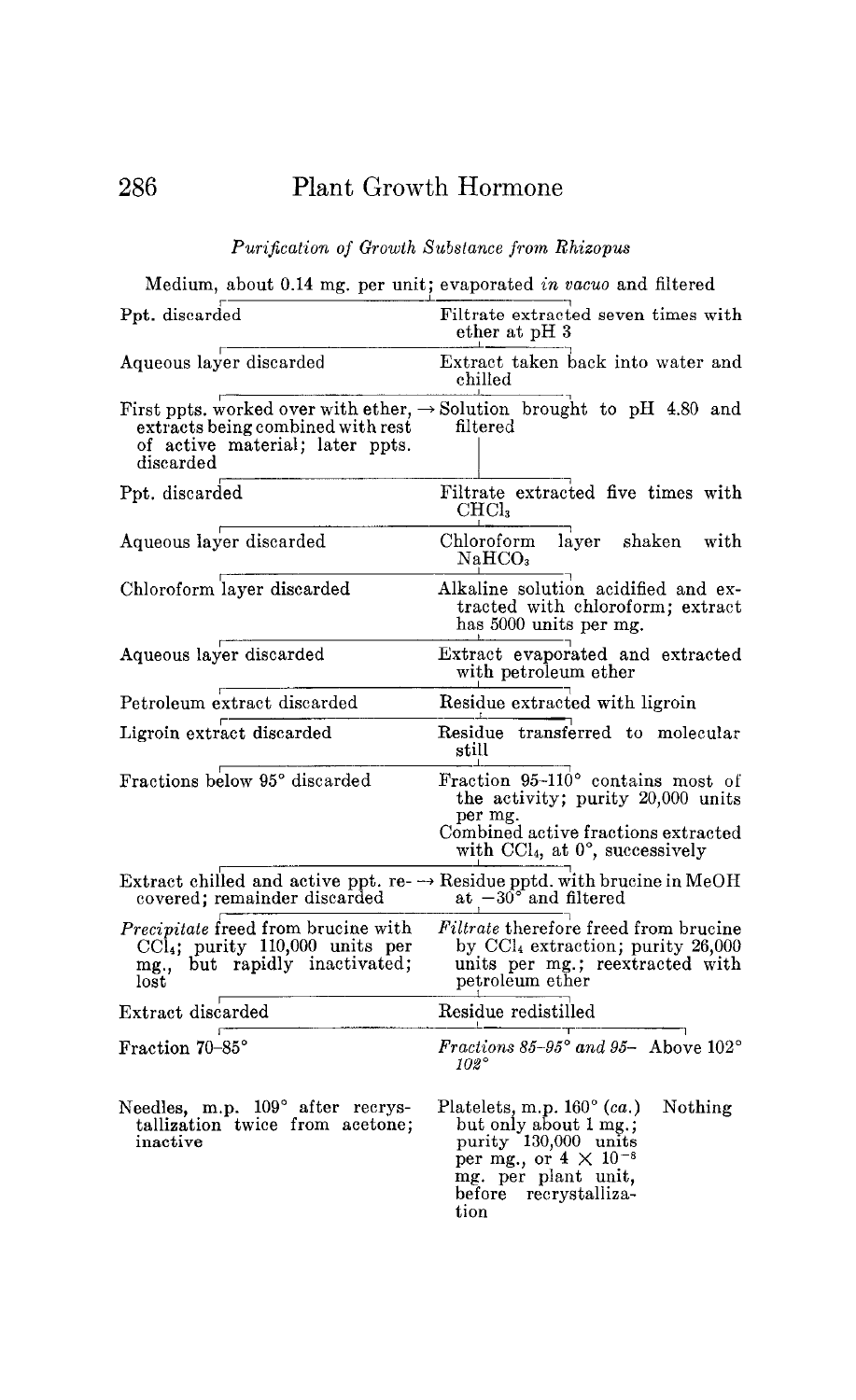vacuo, after it had been first freed from brucine as above and again extracted with petroleum ether. Three fractions were obtained. That distilling at a bath temperature below 85<sup>°</sup> crystallized in long needles, m.p. 109°, but was almost inactive. The fractions distilling at  $85-95^\circ$  and  $95-102^\circ$  were semisolid, weighed 3.5 and 1.2 mg. respectively, and had an activity of 130,000 units per mg. They were apparently the same. On cooling, they crystallized in platelets, which on account of their small amount, could not be properly separated from the syrup. However, recrystallization from acetone was attempted. Under the microscope the crystals melted, not sharply, at 160". Their nature will be considered below.

A summary of the purification procedure is shown in the accompanying diagram.

## Chemical Nature of the Active Substance

There are thus three points of difference between the active substance from Rhizopus and the  $C_{18}$  auxins from urine. The Rhizopus substance (1) is destroyed by warm dilute acids (this was earlier shown by Dolk and Thimann  $(1932)$ ;  $(2)$  is not precipitated by basic lead acetate in neutral alcoholic solution; (3) can be distilled without destruction at about 100° in vacuo.

In connection with the lead precipitation, a remarkable phenomenon occurred when the same procedure was tried for comparison on a urine concentrate. This had been extracted with ether at pH 3, and the ether extracts evaporated down and freed from a quantity of crystals (hippuric acid). The extract was purified by the first three stages described above and then treated with neutral lead acetate in weakly alkaline alcoholic solution just as described by Kögl et al.  $(1933)$ . The precipitate in this case contained one-third of the activity but at a great increase in purity. Repeated addition of lead acetate gave no further precipitate; hence the filtrate carried the bulk of the activity, but a small amount of highly active substance had been removed (Table III). The only reasonable explanation for this behavior is the presence of two different active substances. In view of the subsequent findings of Kögl et al. these must be auxentriolic and  $\beta$ -indolylacetic acids respectively, since only the former forms an insolu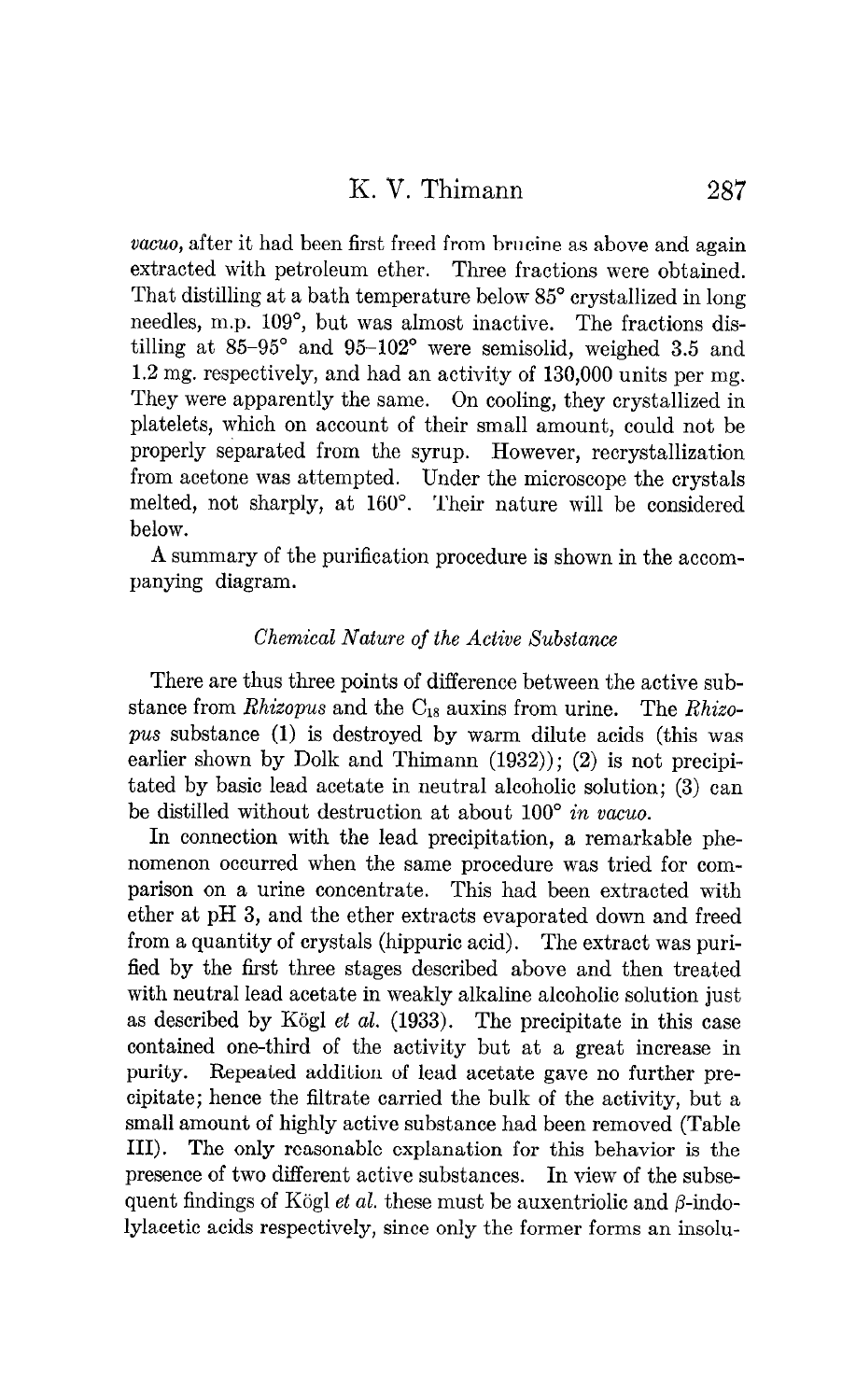ble lead salt under these conditions, while the latter is always present to some extent in urine.

Examination of the active preparations showed them to contain nitrogen. In many cases the amount was so small as barely to reach the limits of detection, but it was definitely present.

Color Reactions-All the active preparations gave the Salkowski reaction with nitrous acid, the color having a yellowish cast compared with that given by indole. In the impure preparations the intensity of the color reactions was proportional to their biological activity. A solution containing 1 part in 10,000 of the active substance, in about 10 per cent purity, gave a color equal to that of a solution of  $\beta$ -indolylacetic acid of the same concentration. Positive tests were given withthe Ehrlich and FeCls-HCl reactions, the latter

| Leaa Acetate Precipitation of Partially Purinea Urine Concentrate |                                                    |        |               |
|-------------------------------------------------------------------|----------------------------------------------------|--------|---------------|
| Solution                                                          | Total activity                                     | Weight | Purity        |
|                                                                   | growth substance<br>units $\times$ 10 <sup>4</sup> | mq.    | units per mg. |
|                                                                   | 13.5                                               | 9.6    | 14,000        |
|                                                                   | 5.5                                                | 4.0    | 13,500        |
|                                                                   | 3.4                                                | 9.0    | 3,800         |
| 66                                                                | 1.5                                                |        |               |
| Filtrate $\ldots \ldots \ldots \ldots \ldots \ldots$              | 28.0                                               | 92.1   | 3.040         |

TABLE III

 $\mathcal{L}$  Precipitation of Partially Purijied Urine Concentration of Partially Purijied Urine Concentration of Purijied Urine Concentration of Puriji

of which is the more specific (cf. Frieber, 1922). The intensity of these tests was also strictly proportional to the activity.

The crystalline distillate, Fraction II of the redistilled brucine filtrate, which was evidently the active substance in only slightly impure state, gave positive tests in all three reactions and must therefore certainly be an indole acid derivative. Since indole, indolecarboxylic acid, indolepropionic acid, and tryptophane are all inactive, the substance must be either indoleacetic acid, or, what is very improbable, another unknown indole acid of the same activity.

Vacuum Distillation-Since the active substance distilled in a high vacuum at about  $100^{\circ}$  without much loss of activity, the same treatment was given to some synthetic  $\beta$ -indolylacetic acid, prepared by Majima and Hoshino's method (1925). In the mo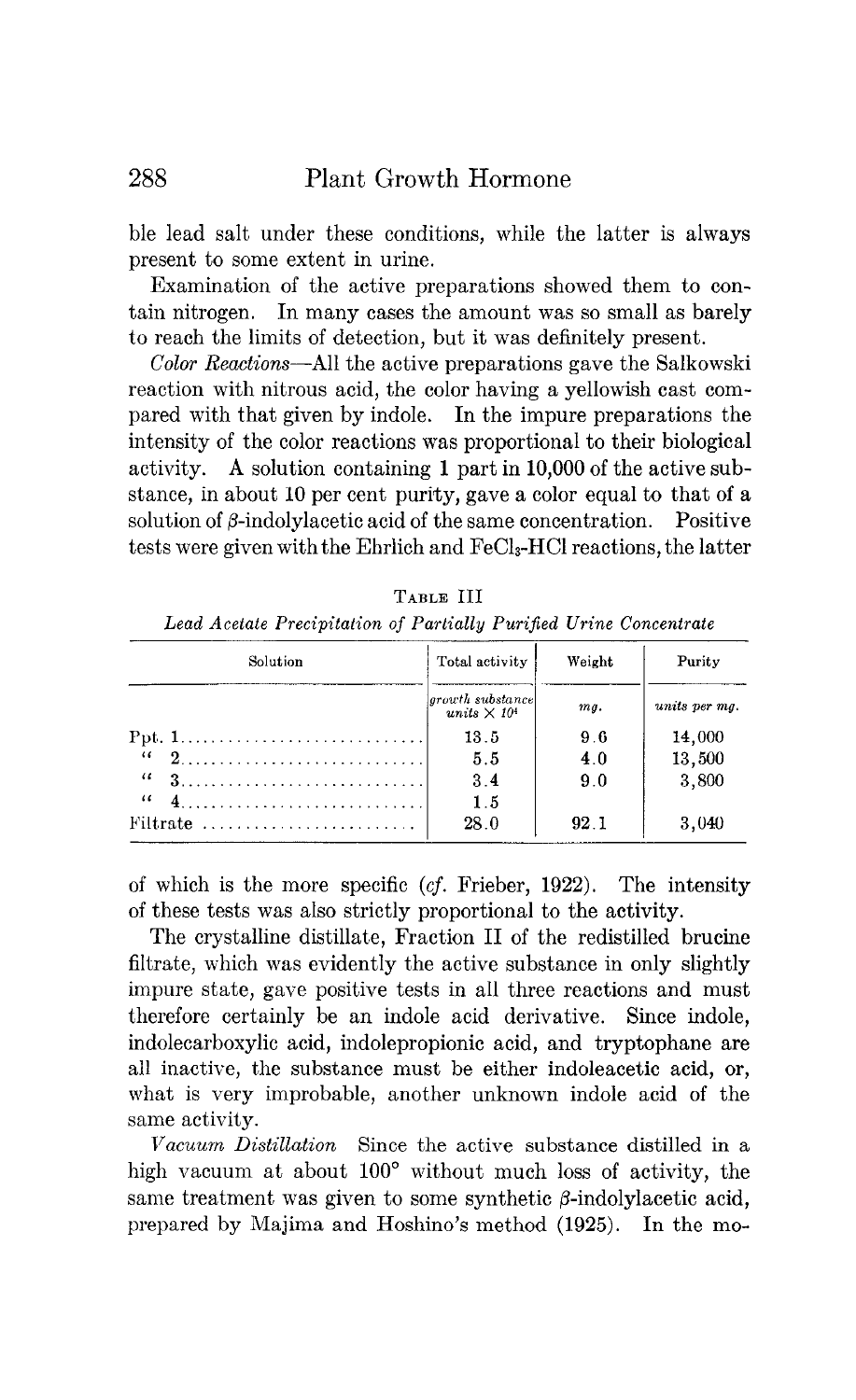lecular still described above no distillation occurred below 96", but at a bath temperature of 99-103°, the substance distilled rapidly and quantitatively;  $1.2 \text{ mg}$ , activity  $310,000$  units per mg. yielded 1.2 mg. of distillate, activity 224,000 units per mg. The behavior is thus identical with that of the *Rhizopus* substance and different from that of the urine auxins.

Sensitivity to Acid-A dilute solution of pure  $\beta$ -indolylacetic acid was treated with 0.5 N HCl for 30 minutes at 100'. The activity before treatment was 99.2 and 24.8 units per cc.; after treatment, 3.5 and 0 units per cc., respectively. The destruction is thus practically complete.

Melting Point-Little emphasis can be placed on this property, since the crystals could not be satisfactorily separated from the syrup, but the melting point of 160' observed is close to that of 164.5° of synthetic  $\beta$ -indolylacetic acid.

Loss of Activity on Keeping-The loss of activity of the purified Rhizopus growth substance in solution is paralleled by the loss of activity of synthetic  $\beta$ -indolylacetic acid, which proceeds steadily, though apparently not so rapidly as that of auxin A. The following results were obtained with an aqueous solution of  $\beta$ -indolylacetic acid in the dark at  $0^\circ$ .

| Day | Activity                               |
|-----|----------------------------------------|
|     | units $\times$ 10 <sup>3</sup> per cc. |
| 0   | 53 2                                   |
| 3   | 40.8                                   |
| 7   | 35.2                                   |
| 17  | 16.2                                   |
| 29  | 9.4                                    |

### Conditions for Production of Active Substance by Rhizopus

The principal findings previously reported (Thimann and Dolk, 1933) were as follows: (1) On peptone media, the yield of growth substance depends on specific substances in the peptone; these were almost completely absent from the Merck product but present in the Witte product. This mysterious substance is clearly tryptophane, whose presence in peptones is known to vary with their history and origin. Qualitative tests on samples of the peptones used in that study show that the Merck product used gives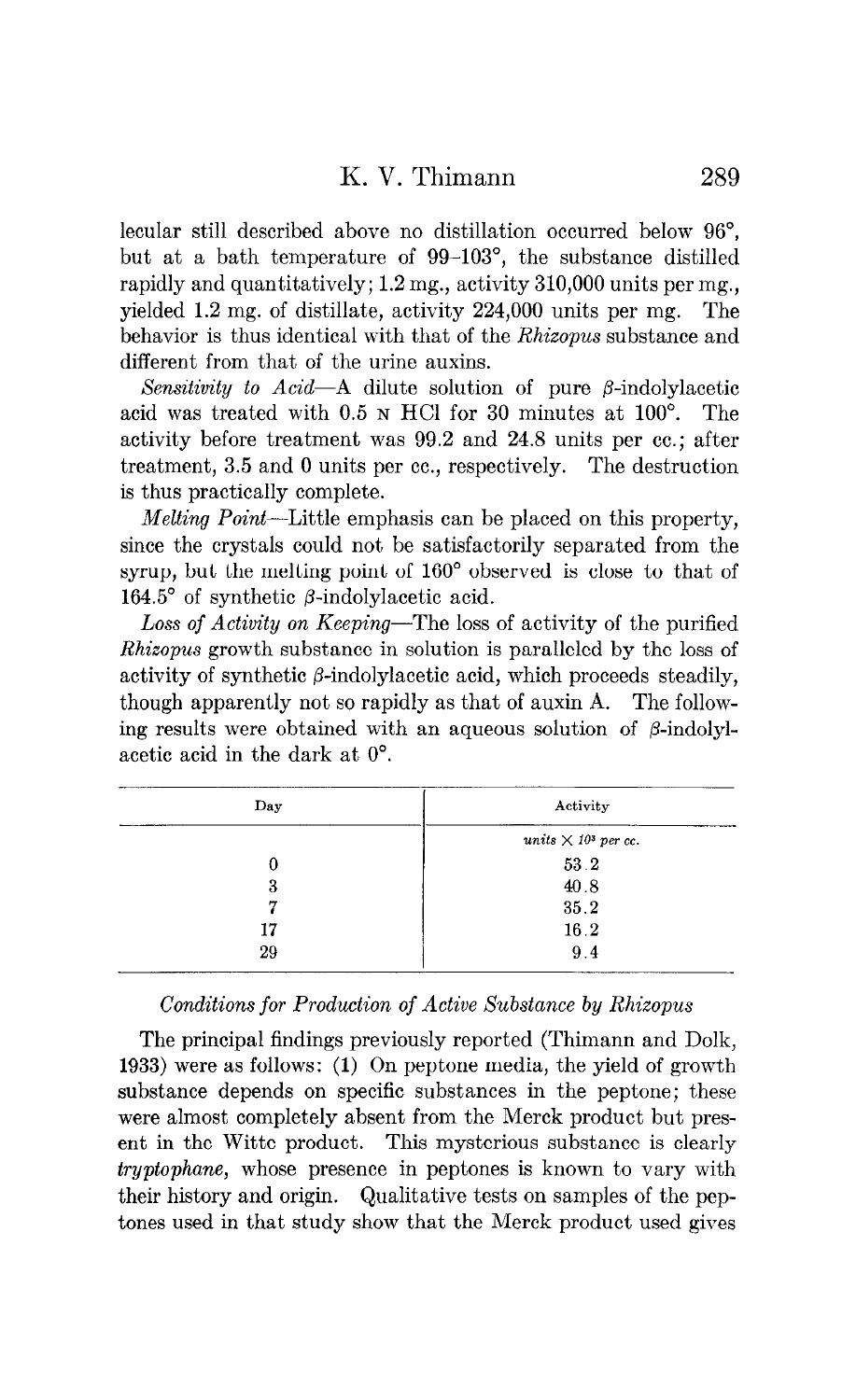almost a negative Adamkiewicz reaction in 1 per cent solution; i.e., its tryptophane content is extremely low. The Witte peptone, on the other hand, gives a strong test in 1 per cent solution, even stronger than that given by so called tryptophane broth preparations. Further, the "precursor" substance was shown to be reduced in amount by repeated autoclaving. (2) The yield of growth substance is proportional to the extent to which the culture is aerated. This follows from consideration of the reaction tryptophane  $\rightarrow \beta$ -indolylacetic acid, as carried out by microorganisms :

 $\text{RCH}_2\text{CHNH}_2\text{COOH}\xrightarrow{\frac{1}{2}\text{O}_2}\text{RCH}_2\text{COCOOH} + \text{NH}_3\xrightarrow{\frac{1}{2}\text{O}_2}\text{RCH}_2\text{COOH} + \text{CO}_2$ 

The reaction is thus a typical oxidative deamination. The mold is also capable of oxidizing the substance further, as is shown by the fall in activity of the medium after 10 days at 35".

Both these findings are thus satisfactorily explained.

Further, Boysen-Jensen (1932) found that, with Aspergillus, tryptophane and the 6-carbon-containing amino acids lysine, leucine, tyrosine, and phenylalanine could be converted to growth hormone. The relationship between these compounds and  $\beta$ -indolylacetic acid is, as pointed out by Kogl and Kostermans (1934), obvious.

It may be added that, as previously reported (Thimann and Went, 1934) the activity in growth promotion was paralleled in all preparations by activity in promoting root formation, root formation being determined by the method of Went (1934). Since the activity for both functions remained approximately proportional up to the final stages of purification, the conclusion was drawn that the two hormones are either identical or very closely related. However, the fact that the crystalline  $C_{18}$  auxins and the synthetic  $\beta$ -indolylacetic acid are all about equally active in promoting root formation proves that the two hormones are identical. The synthetic substance has an activity varying between about 40,000 and 280,000 root units per mg.

### SUMMARY

1. The purification of the plant growth-promoting substance produced by cultures of Rhixopus suinus is described.